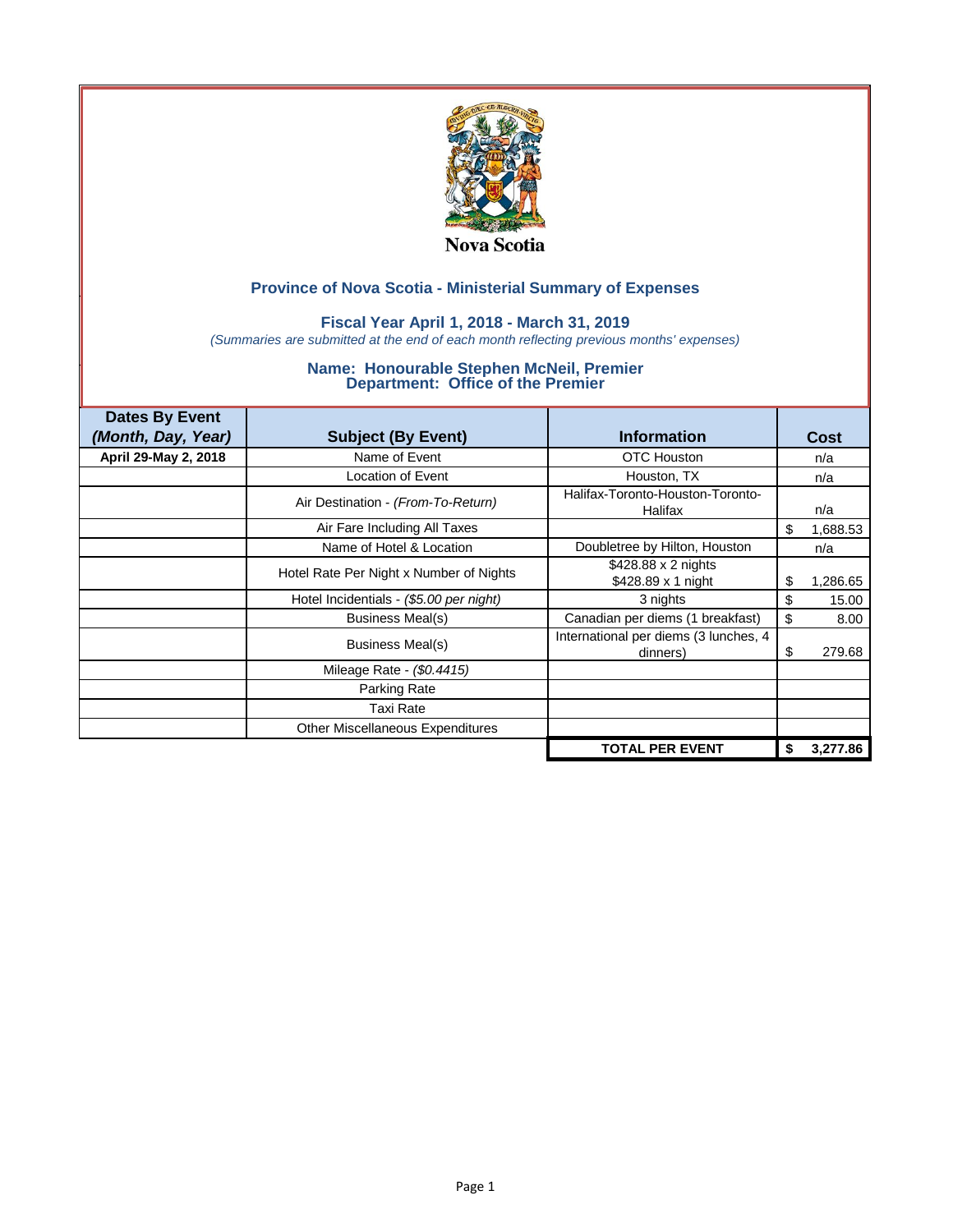

### **Fiscal Year April 1, 2018 - March 31, 2019**

*(Summaries are submitted at the end of each month reflecting previous months' expenses)*

| <b>Dates By Event</b> |                                         |                                    |                |
|-----------------------|-----------------------------------------|------------------------------------|----------------|
| (Month, Day, Year)    | <b>Subject (By Event)</b>               | <b>Information</b>                 | <b>Cost</b>    |
| May 4, 2018           | Name of Event                           | Meeting with Federal Government on |                |
|                       |                                         | Marine Fisheries Protection        | n/a            |
|                       | <b>Location of Event</b>                | Moncton, NB                        | n/a            |
|                       | Air Destination - (From-To-Return)      |                                    | n/a            |
|                       | Air Fare Including All Taxes            |                                    |                |
|                       | Name of Hotel & Location                |                                    | n/a            |
|                       | Hotel Rate Per Night x Number of Nights |                                    |                |
|                       | Hotel Incidentials - (\$5.00 per night) |                                    |                |
|                       | <b>Business Meal(s)</b>                 | Per diems (1 lunch, 1 dinner)      | \$<br>35.00    |
|                       | Mileage Rate - (\$0.4415)               |                                    |                |
|                       | Parking Rate                            |                                    |                |
|                       | <b>Taxi Rate</b>                        |                                    |                |
|                       | Other Miscellaneous Expenditures        |                                    |                |
|                       |                                         | <b>TOTAL PER EVENT</b>             | \$<br>35.00    |
| <b>Dates By Event</b> |                                         |                                    |                |
| (Month, Day, Year)    | <b>Subject (By Event)</b>               | <b>Information</b>                 | <b>Cost</b>    |
|                       |                                         | Meetings in Toronto & Ottawa       |                |
| May 21-27, 2018       | Name of Event                           | Speaking event at Canadian Club    |                |
|                       |                                         | Roundtables on youth               | n/a            |
|                       | <b>Location of Event</b>                | Toronto, ON / Ottawa, ON           | n/a            |
|                       | Air Destination - (From-To-Return)      | Halifax-Toronto-Ottawa-Halifax     | n/a            |
|                       | Air Fare Including All Taxes            |                                    | \$<br>1,177.41 |
|                       |                                         |                                    |                |
|                       | Name of Hotel & Location                | Omni Hotel, Toronto                | n/a            |
|                       | Hotel Rate Per Night x Number of Nights | 459.50 x 3 nights                  | \$<br>1,378.50 |
|                       | Name of Hotel & Location                | Fairmont Chateau Laurier, Ottawa   | n/a            |
|                       | Hotel Rate Per Night x Number of Nights | 233.86 x 3 nights                  | \$<br>701.58   |
|                       | Hotel Incidentials - (\$5.00 per night) | 6 nights                           | \$<br>30.00    |
|                       |                                         | Per diems                          |                |
|                       | <b>Business Meal(s)</b>                 | (6 breakfast, 3 lunch, 3 dinner)   | \$<br>153.00   |
|                       | Mileage Rate - (\$0.4415)               |                                    |                |
|                       | Parking Rate                            |                                    |                |
|                       | <b>Taxi Rate</b>                        |                                    |                |
|                       | Other Miscellaneous Expenditures        |                                    |                |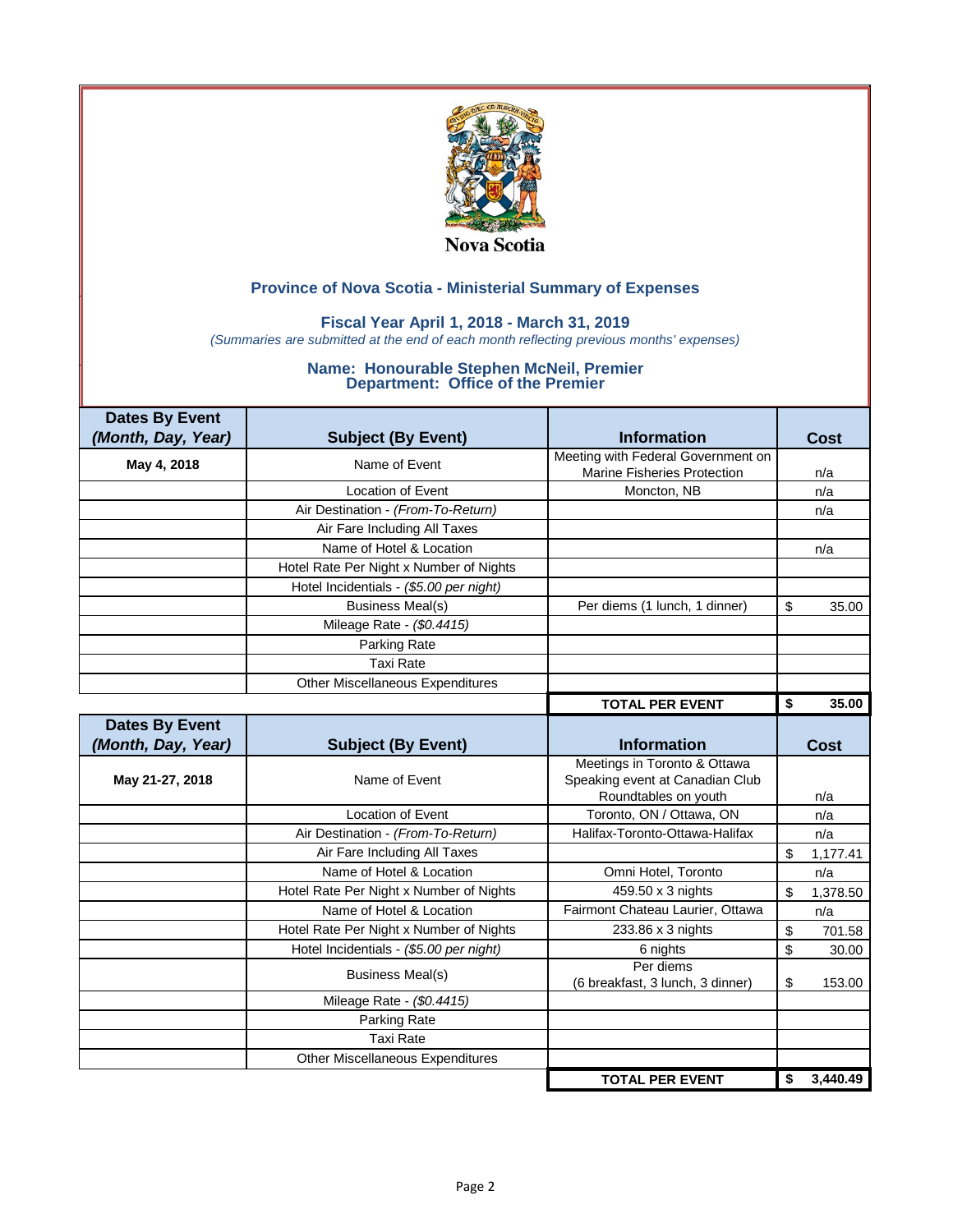

## **Fiscal Year April 1, 2018 - March 31, 2019**

*(Summaries are submitted at the end of each month reflecting previous months' expenses)*

| <b>Dates By Event</b><br>(Month, Day, Year) | <b>Subject (By Event)</b>               | <b>Information</b>                               |    | Cost   |
|---------------------------------------------|-----------------------------------------|--------------------------------------------------|----|--------|
| June 24-25, 2018                            | Name of Event                           | Health Care Investment in Cape<br><b>Breton</b>  |    | n/a    |
|                                             | Location of Event                       | Sydney                                           |    | n/a    |
|                                             | Air Destination - (From-To-Return)      |                                                  |    | n/a    |
|                                             | Air Fare Including All Taxes            |                                                  |    |        |
|                                             | Name of Hotel & Location                | Cambridge Suites Hotel, Sydney                   |    | n/a    |
|                                             | Hotel Rate Per Night x Number of Nights | \$158.36 x 1 night                               | S  | 158.36 |
|                                             | Hotel Incidentials - (\$5.00 per night) | 1 night                                          | \$ | 5.00   |
|                                             | Business Meal(s)                        | Per diems<br>(1 breakfast, 2 lunches, 2 dinners) | S  | 78.00  |
|                                             | Mileage Rate - (\$0.4415)               |                                                  |    |        |
|                                             | Parking Rate                            |                                                  |    |        |
|                                             | Taxi Rate                               |                                                  |    |        |
|                                             | Other Miscellaneous Expenditures        |                                                  |    |        |
|                                             |                                         | <b>TOTAL PER EVENT</b>                           | \$ | 241.36 |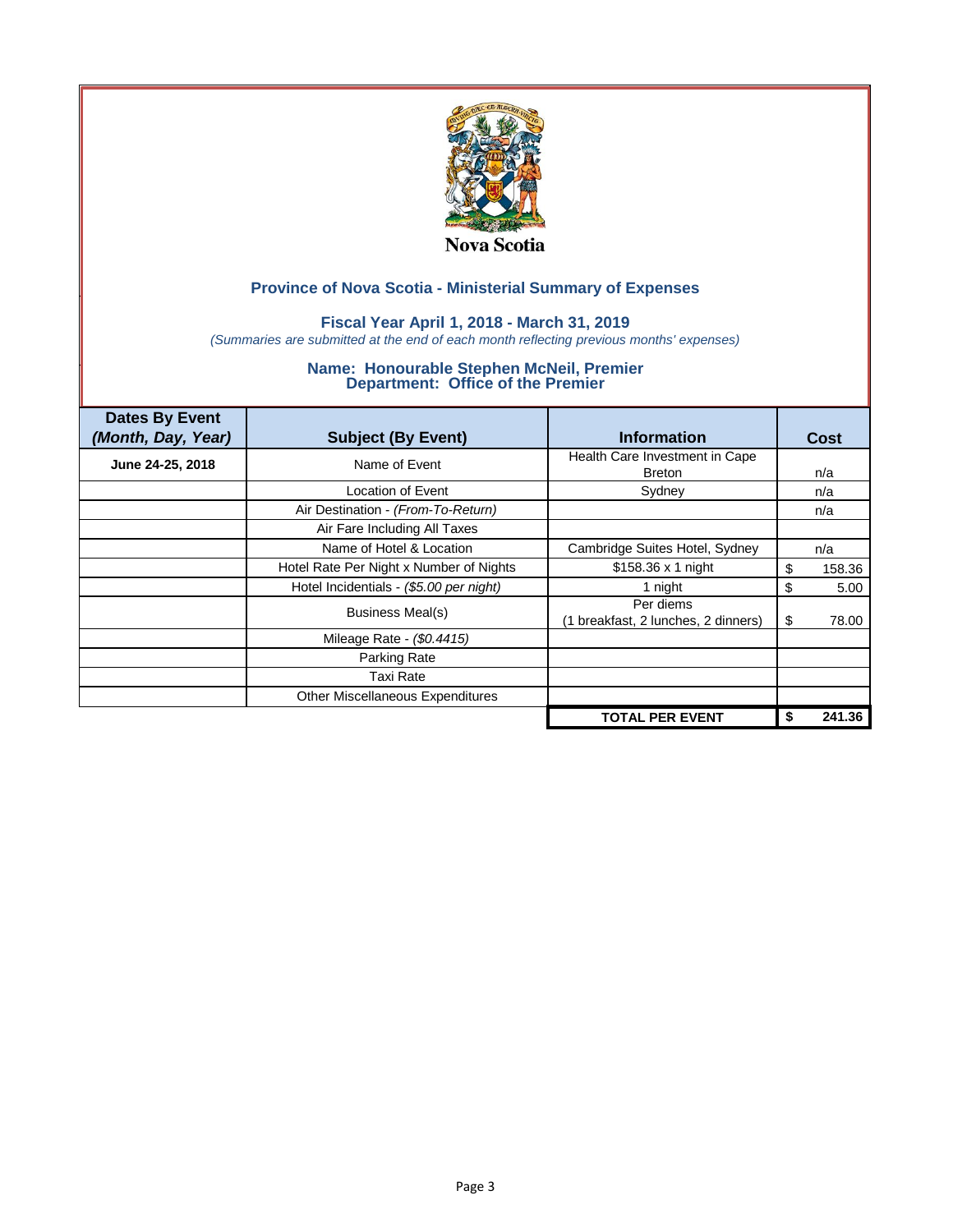

### **Fiscal Year April 1, 2018 - March 31, 2019**

*(Summaries are submitted at the end of each month reflecting previous months' expenses)*

| <b>Dates By Event</b><br>(Month, Day, Year) | <b>Subject (By Event)</b>               | <b>Information</b>                             | <b>Cost</b>    |
|---------------------------------------------|-----------------------------------------|------------------------------------------------|----------------|
|                                             |                                         |                                                |                |
| July 16-17, 2018                            | Name of Event                           | Federal/Provincial Highway 104 Event           | n/a            |
|                                             | <b>Location of Event</b>                | Antigonish                                     | n/a            |
|                                             | Air Destination - (From-To-Return)      |                                                | n/a            |
|                                             | Air Fare Including All Taxes            |                                                |                |
|                                             | Name of Hotel & Location                | Maritime Inn, Antigonish                       | n/a            |
|                                             | Hotel Rate Per Night x Number of Nights | \$185.15 x 1 night                             | 185.15<br>\$   |
|                                             | Hotel Incidentials - (\$5.00 per night) | 1 night                                        | \$<br>5.00     |
|                                             | <b>Business Meal(s)</b>                 | Per diems (1 breakfast, 1 lunch, 2<br>dinners) | \$<br>63.00    |
|                                             | Mileage Rate - (\$0.4415)               |                                                |                |
|                                             | Parking Rate                            |                                                |                |
|                                             | <b>Taxi Rate</b>                        |                                                |                |
|                                             | Other Miscellaneous Expenditures        |                                                |                |
|                                             |                                         | <b>TOTAL PER EVENT</b>                         | 253.15<br>\$   |
| <b>Dates By Event</b>                       |                                         |                                                |                |
| (Month, Day, Year)                          | <b>Subject (By Event)</b>               | <b>Information</b>                             | Cost           |
| July 23-24, 2018                            | Name of Event                           | Meetings with IBM                              | n/a            |
|                                             | Location of Event                       | Toronto, ON / Ottawa, ON                       | n/a            |
|                                             | Air Destination - (From-To-Return)      | Halifax-Toronto-Halifax                        | n/a            |
|                                             | Air Fare Including All Taxes            |                                                | \$<br>937.50   |
|                                             | Name of Hotel & Location                | The King Edward, Toronto                       | n/a            |
|                                             | Hotel Rate Per Night x Number of Nights | \$528.84 x 1 night                             | \$<br>528.84   |
|                                             | Hotel Incidentials - (\$5.00 per night) | 1 night                                        | \$<br>5.00     |
|                                             | <b>Business Meal(s)</b>                 | Per diems (1 breakfast, 1 lunch)               | \$<br>23.00    |
|                                             | Mileage Rate - (\$0.4415)               |                                                |                |
|                                             | Parking Rate                            |                                                |                |
|                                             | <b>Taxi Rate</b>                        | Toronto airport to hotel                       | \$<br>71.00    |
|                                             | <b>Other Miscellaneous Expenditures</b> |                                                |                |
|                                             |                                         | <b>TOTAL PER EVENT</b>                         | 1,565.34<br>\$ |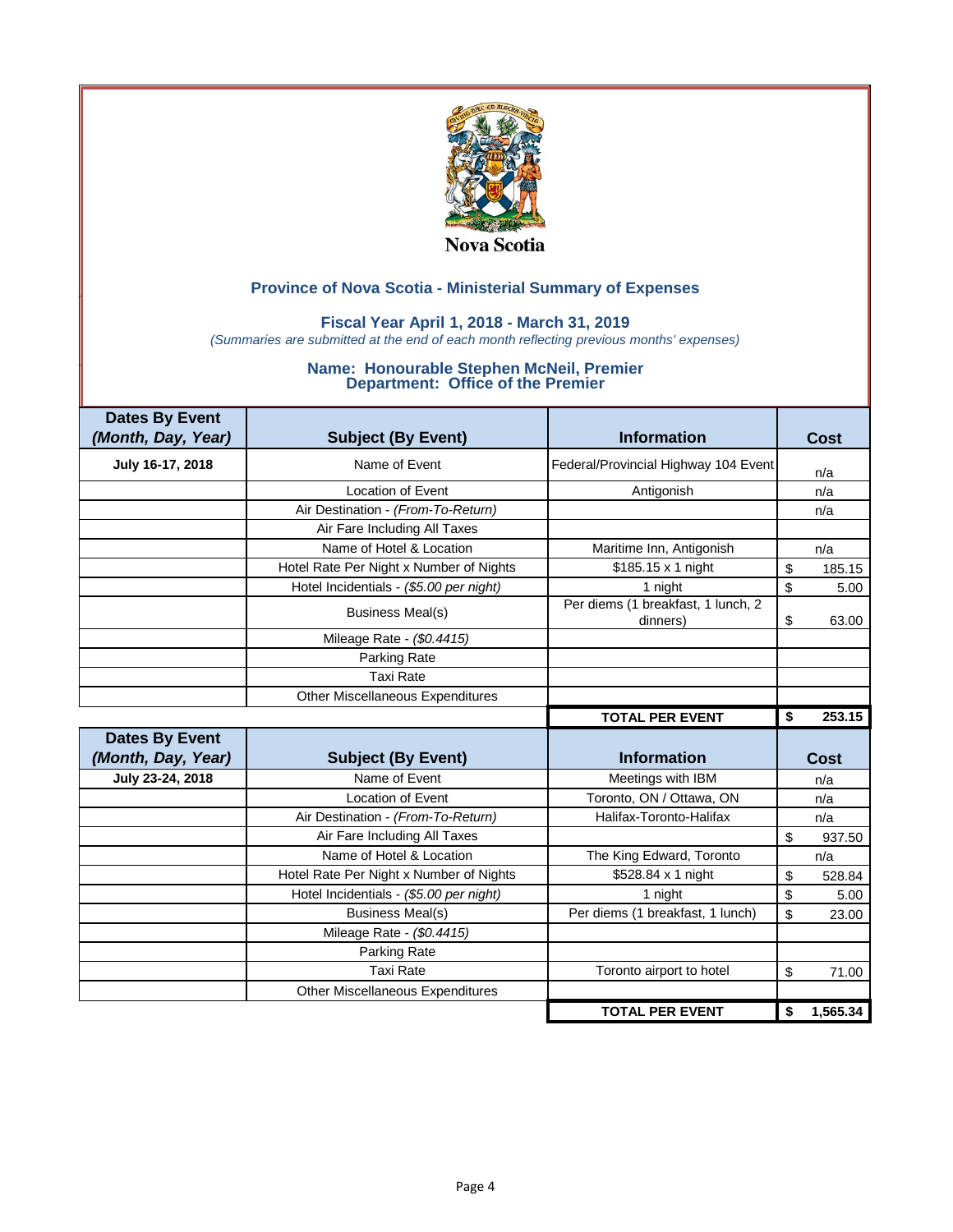

### **Fiscal Year April 1, 2018 - March 31, 2019**

*(Summaries are submitted at the end of each month reflecting previous months' expenses)*

| <b>Dates By Event</b><br>(Month, Day, Year) | <b>Subject (By Event)</b>               | <b>Information</b>                                                                                     | Cost         |
|---------------------------------------------|-----------------------------------------|--------------------------------------------------------------------------------------------------------|--------------|
| <b>July 31-August 1, 2018</b>               | Name of Event                           | Meetings in Antigonish / Special<br><b>Olympics National Summer Games /</b><br>Youth Connector Program | n/a          |
|                                             | Location of Event                       | Antigonish                                                                                             | n/a          |
|                                             | Air Destination - (From-To-Return)      |                                                                                                        | n/a          |
|                                             | Air Fare Including All Taxes            |                                                                                                        |              |
|                                             | Name of Hotel & Location                | Claymore Inn and Suites, Antigonish                                                                    | n/a          |
|                                             | Hotel Rate Per Night x Number of Nights | $$149.60 \times 1$ night                                                                               | \$<br>149.60 |
|                                             | Hotel Incidentials - (\$5.00 per night) | 1 night                                                                                                | \$<br>5.00   |
|                                             | Business Meal(s)                        | Per diems (1 breakfast, 2 lunch, 1<br>dinner)                                                          | 58.00<br>S   |
|                                             | Mileage Rate - (\$0.4415)               |                                                                                                        |              |
|                                             | Parking Rate                            |                                                                                                        |              |
|                                             | Taxi Rate                               |                                                                                                        |              |
|                                             | Other Miscellaneous Expenditures        |                                                                                                        |              |
|                                             |                                         | <b>TOTAL PER EVENT</b>                                                                                 | 212.60       |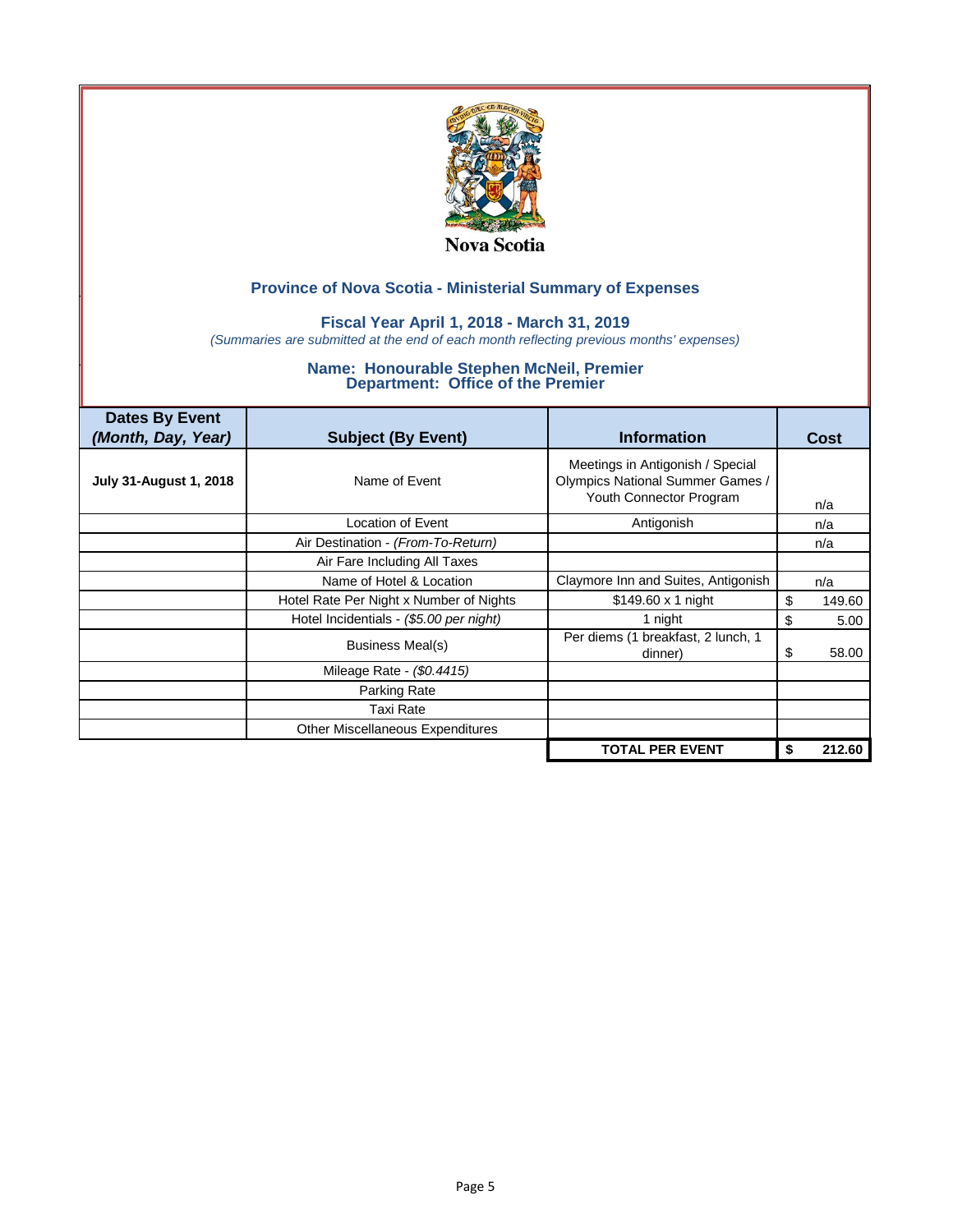

## **Fiscal Year April 1, 2018 - March 31, 2019**

*(Summaries are submitted at the end of each month reflecting previous months' expenses)*

| <b>Dates By Event</b><br>(Month, Day, Year) | <b>Subject (By Event)</b>               | <b>Information</b>     | <b>Cost</b> |
|---------------------------------------------|-----------------------------------------|------------------------|-------------|
| September 2018 (NIL)                        | Name of Event                           |                        | n/a         |
|                                             | <b>Location of Event</b>                |                        | n/a         |
|                                             | Air Destination - (From-To-Return)      |                        | n/a         |
|                                             | Air Fare Including All Taxes            |                        |             |
|                                             | Name of Hotel & Location                |                        | n/a         |
|                                             | Hotel Rate Per Night x Number of Nights |                        |             |
|                                             | Hotel Incidentials - (\$5.00 per night) |                        |             |
|                                             | <b>Business Meal(s)</b>                 |                        |             |
|                                             | Mileage Rate - (\$0.4415)               |                        |             |
|                                             | Parking Rate                            |                        |             |
|                                             | <b>Taxi Rate</b>                        |                        |             |
|                                             | Other Miscellaneous Expenditures        |                        |             |
|                                             |                                         | <b>TOTAL PER EVENT</b> | \$          |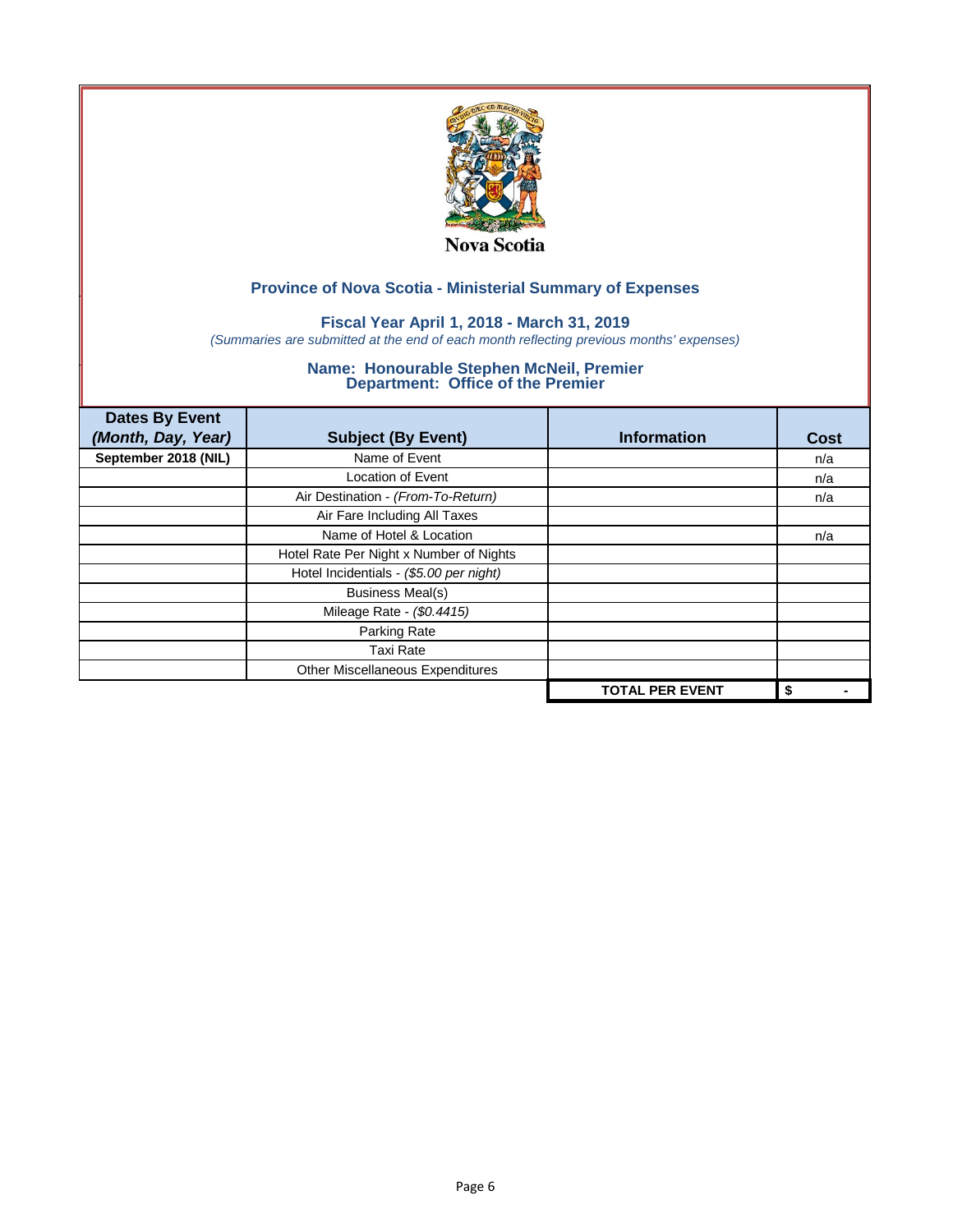

## **Fiscal Year April 1, 2018 - March 31, 2019**

*(Summaries are submitted at the end of each month reflecting previous months' expenses)*

| <b>Dates By Event</b><br>(Month, Day, Year) | <b>Subject (By Event)</b>               | <b>Information</b>        | Cost        |
|---------------------------------------------|-----------------------------------------|---------------------------|-------------|
| October 20, 2018                            | Name of Event                           | Event for A. F. Theriault | n/a         |
|                                             | <b>Location of Event</b>                | Meteghan River            | n/a         |
|                                             | Air Destination - (From-To-Return)      |                           | n/a         |
|                                             | Air Fare Including All Taxes            |                           |             |
|                                             | Name of Hotel & Location                |                           | n/a         |
|                                             | Hotel Rate Per Night x Number of Nights |                           |             |
|                                             | Hotel Incidentials - (\$5.00 per night) |                           |             |
|                                             | <b>Business Meal(s)</b>                 |                           |             |
|                                             | Mileage Rate - (\$0.4415)               | 128 kms                   | 56.51<br>S  |
|                                             | Parking Rate                            |                           |             |
|                                             | <b>Taxi Rate</b>                        |                           |             |
|                                             | Other Miscellaneous Expenditures        |                           |             |
|                                             |                                         | <b>TOTAL PER EVENT</b>    | 56.51<br>\$ |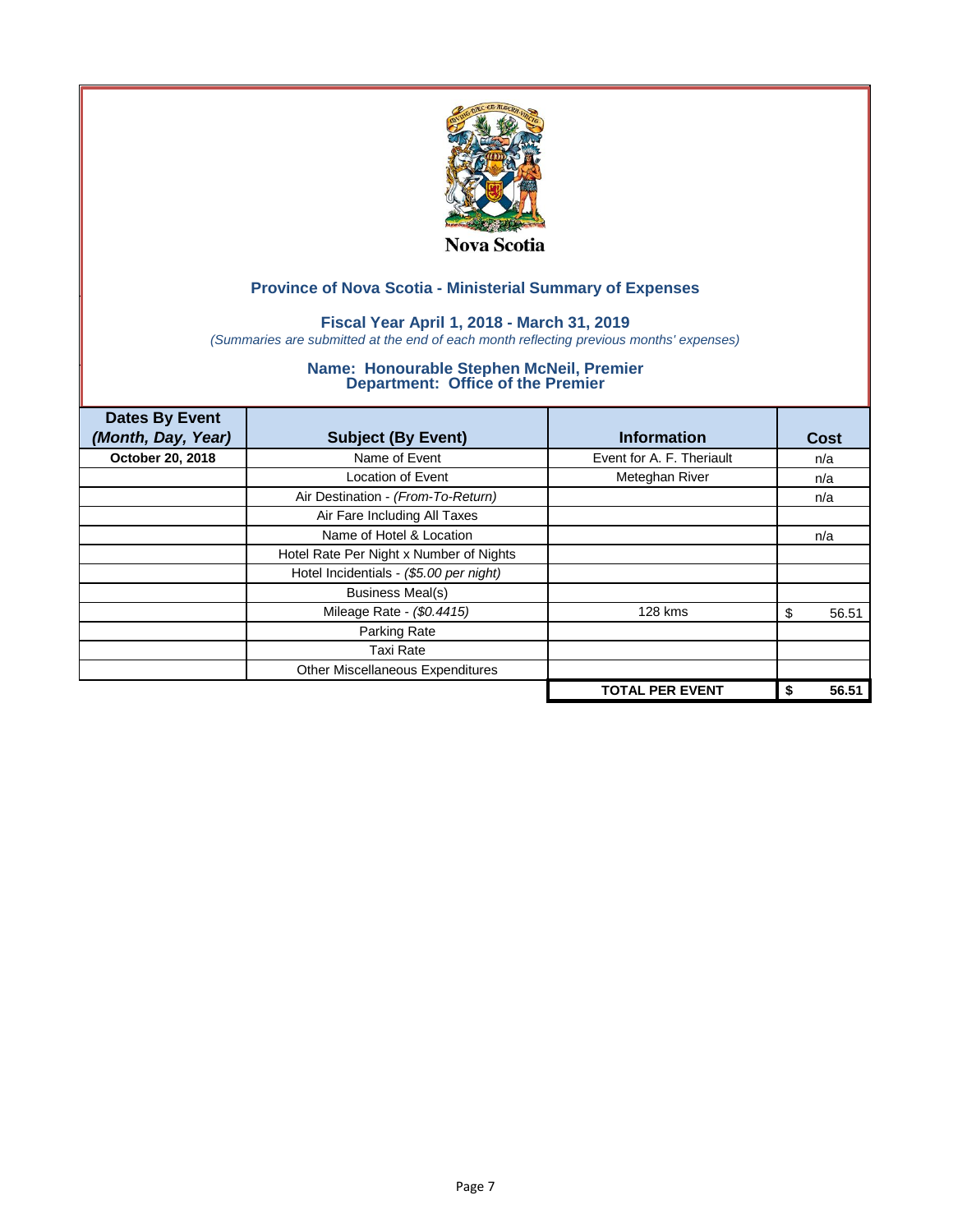

## **Fiscal Year April 1, 2018 - March 31, 2019**

*(Summaries are submitted at the end of each month reflecting previous months' expenses)*

| <b>Dates By Event</b><br>(Month, Day, Year) | <b>Subject (By Event)</b>               | <b>Information</b>     | Cost |
|---------------------------------------------|-----------------------------------------|------------------------|------|
| November 2018 (NIL)                         | Name of Event                           |                        | n/a  |
|                                             | <b>Location of Event</b>                |                        | n/a  |
|                                             | Air Destination - (From-To-Return)      |                        | n/a  |
|                                             | Air Fare Including All Taxes            |                        |      |
|                                             | Name of Hotel & Location                |                        | n/a  |
|                                             | Hotel Rate Per Night x Number of Nights |                        |      |
|                                             | Hotel Incidentials - (\$5.00 per night) |                        |      |
|                                             | <b>Business Meal(s)</b>                 |                        |      |
|                                             | Mileage Rate - (\$0.4415)               |                        |      |
|                                             | Parking Rate                            |                        |      |
|                                             | <b>Taxi Rate</b>                        |                        |      |
|                                             | Other Miscellaneous Expenditures        |                        |      |
|                                             |                                         | <b>TOTAL PER EVENT</b> | \$   |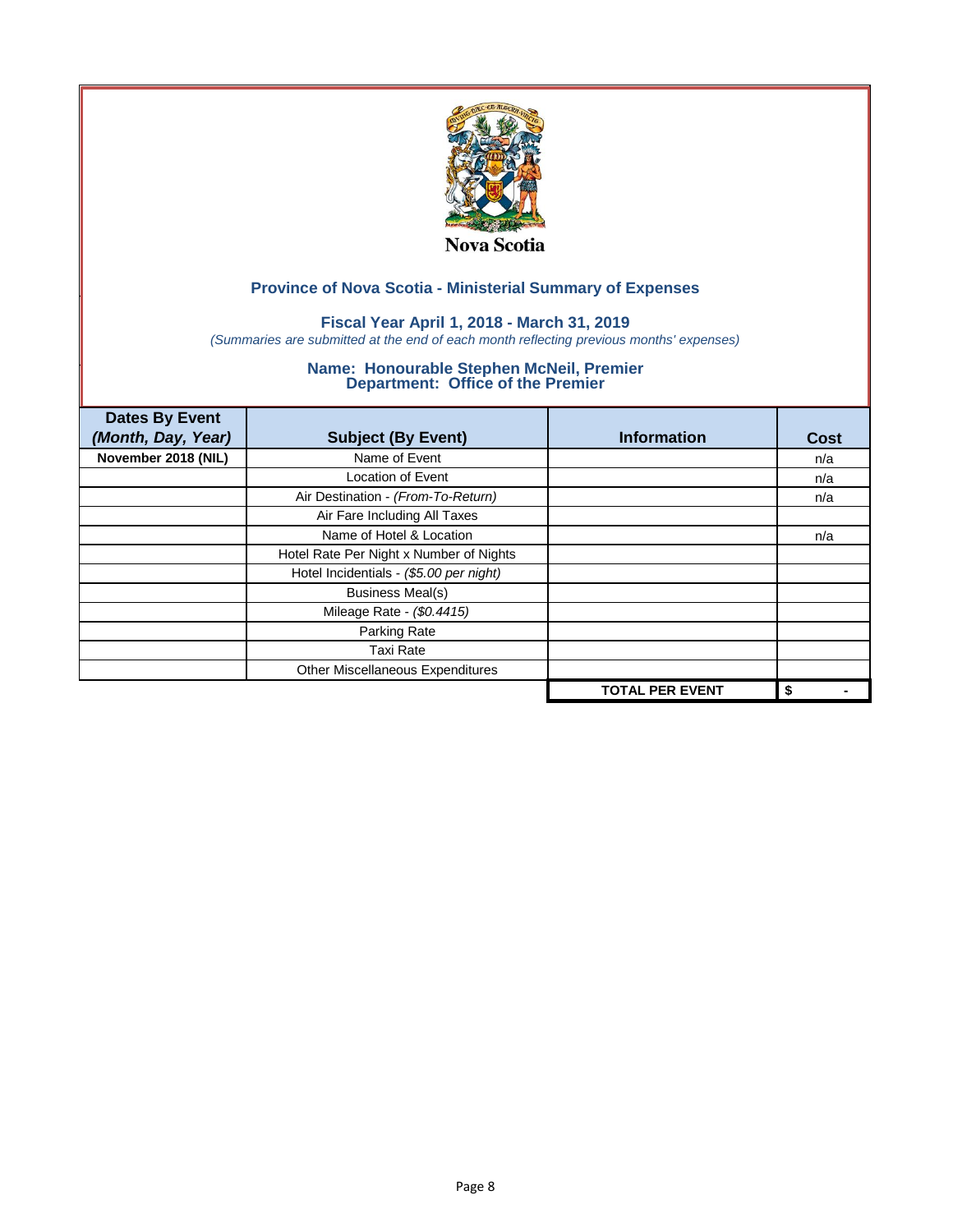

## **Fiscal Year April 1, 2018 - March 31, 2019**

*(Summaries are submitted at the end of each month reflecting previous months' expenses)*

| <b>Dates By Event</b> |                                         |                                                  |    |        |
|-----------------------|-----------------------------------------|--------------------------------------------------|----|--------|
| (Month, Day, Year)    | <b>Subject (By Event)</b>               | <b>Information</b>                               |    | Cost   |
| December 5-6, 2018    | Name of Event                           | Meetings in Toronto                              |    | n/a    |
|                       | Location of Event                       | Toronto, ON                                      |    | n/a    |
|                       | Air Destination - (From-To-Return)      | Halifax-Toronto                                  |    | n/a    |
|                       | Air Fare Including All Taxes            |                                                  | S  | 320.99 |
|                       | Name of Hotel & Location                | Cambridge Suites Hotel, Toronto                  |    | n/a    |
|                       | Hotel Rate Per Night x Number of Nights | \$313.78 x 1 night                               | S  | 313.78 |
|                       | Hotel Incidentials - (\$5.00 per night) | 1 night                                          | \$ | 5.00   |
|                       | Business Meal(s)                        | Per diems (2 breakfasts, 2 lunches, 1<br>dinner) | \$ | 66.00  |
|                       | Mileage Rate - (\$0.4415)               |                                                  |    |        |
|                       | Parking Rate                            |                                                  |    |        |
|                       | Taxi Rate                               |                                                  |    |        |
|                       | Other Miscellaneous Expenditures        |                                                  |    |        |
|                       |                                         | <b>TOTAL PER EVENT</b>                           |    | 705.77 |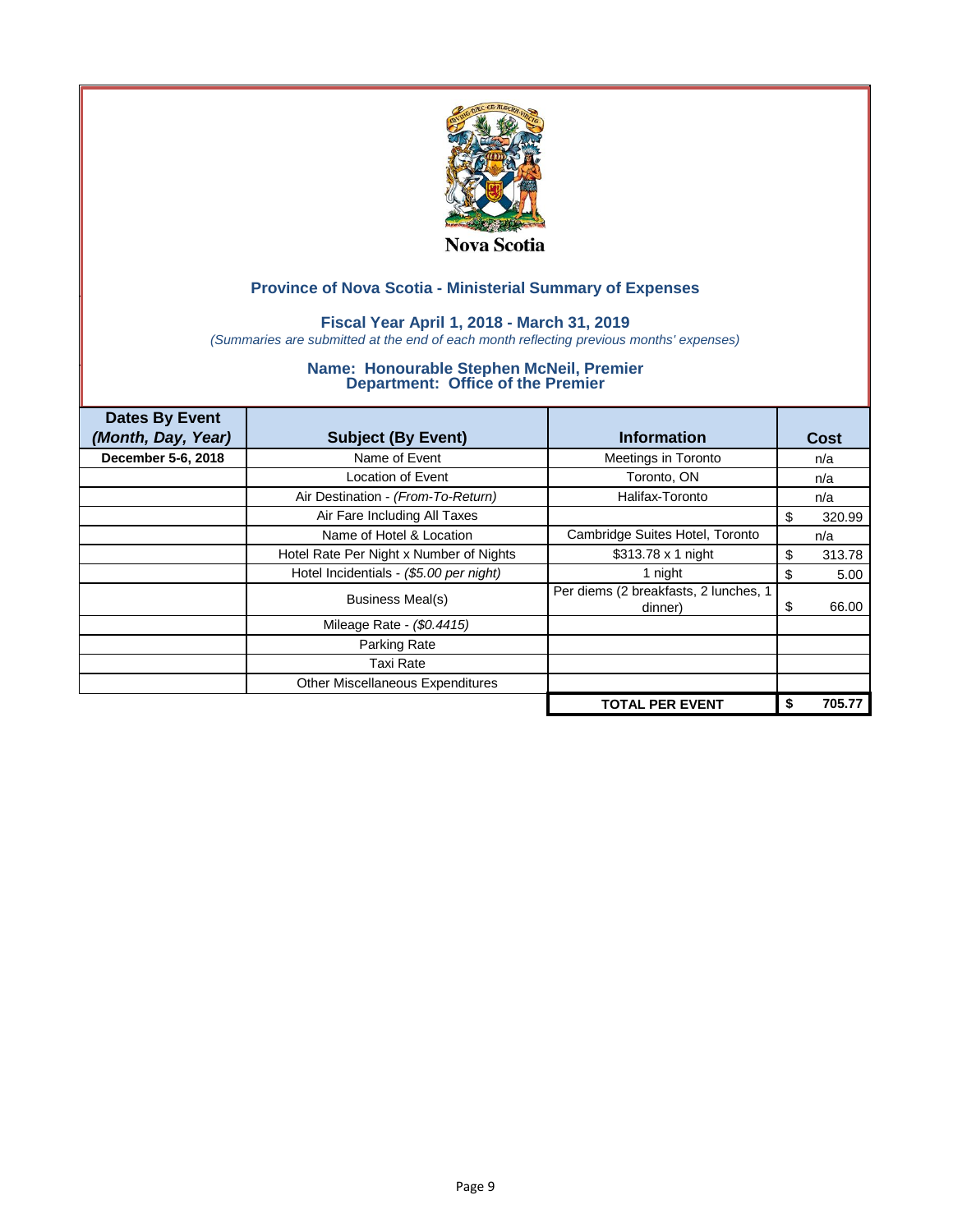

## **Fiscal Year April 1, 2018 - March 31, 2019**

*(Summaries are submitted at the end of each month reflecting previous months' expenses)*

| <b>Dates By Event</b>      |                                         |                                                 |             |
|----------------------------|-----------------------------------------|-------------------------------------------------|-------------|
| (Month, Day, Year)         | <b>Subject (By Event)</b>               | <b>Information</b>                              | Cost        |
| <b>January 17-18, 2019</b> | Name of Event                           | Meetings in Lunenburg                           | n/a         |
|                            | Location of Event                       | <b>Bridgewater</b>                              | n/a         |
|                            | Air Destination - (From-To-Return)      |                                                 | n/a         |
|                            | Air Fare Including All Taxes            |                                                 |             |
|                            | Name of Hotel & Location                | Best Western Plus, Bridgewater                  | n/a         |
|                            | Hotel Rate Per Night x Number of Nights | \$137.99 x 1 night                              | 137.99<br>S |
|                            | Hotel Incidentials - (\$5.00 per night) |                                                 |             |
|                            | Business Meal(s)                        | Per diems (1 breakfast, 2 lunches, 1<br>dinner) | 58.00<br>\$ |
|                            | Mileage Rate - (\$0.4415)               |                                                 |             |
|                            | Parking Rate                            |                                                 |             |
|                            | Taxi Rate                               |                                                 |             |
|                            | Other Miscellaneous Expenditures        |                                                 |             |
|                            |                                         | <b>TOTAL PER EVENT</b>                          | 195.99      |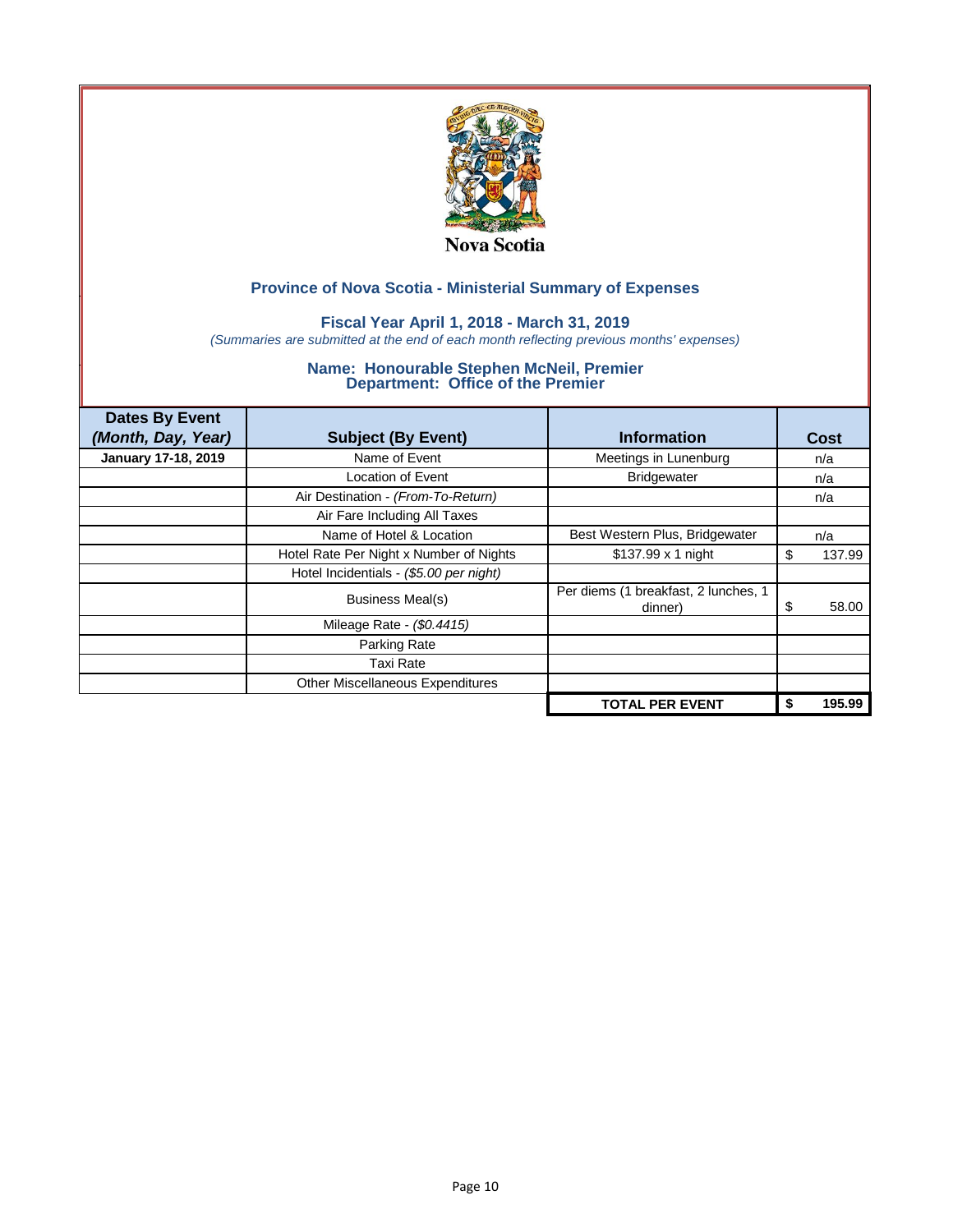

## **Fiscal Year April 1, 2018 - March 31, 2019**

*(Summaries are submitted at the end of each month reflecting previous months' expenses)*

| <b>Dates By Event</b><br>(Month, Day, Year) | <b>Subject (By Event)</b>               | <b>Information</b>     | <b>Cost</b> |
|---------------------------------------------|-----------------------------------------|------------------------|-------------|
| February 2019 (NIL)                         | Name of Event                           |                        | n/a         |
|                                             | <b>Location of Event</b>                |                        | n/a         |
|                                             | Air Destination - (From-To-Return)      |                        | n/a         |
|                                             | Air Fare Including All Taxes            |                        |             |
|                                             | Name of Hotel & Location                |                        | n/a         |
|                                             | Hotel Rate Per Night x Number of Nights |                        |             |
|                                             | Hotel Incidentials - (\$5.00 per night) |                        |             |
|                                             | <b>Business Meal(s)</b>                 |                        |             |
|                                             | Mileage Rate - (\$0.4415)               |                        |             |
|                                             | Parking Rate                            |                        |             |
|                                             | <b>Taxi Rate</b>                        |                        |             |
|                                             | Other Miscellaneous Expenditures        |                        |             |
|                                             |                                         | <b>TOTAL PER EVENT</b> | \$          |